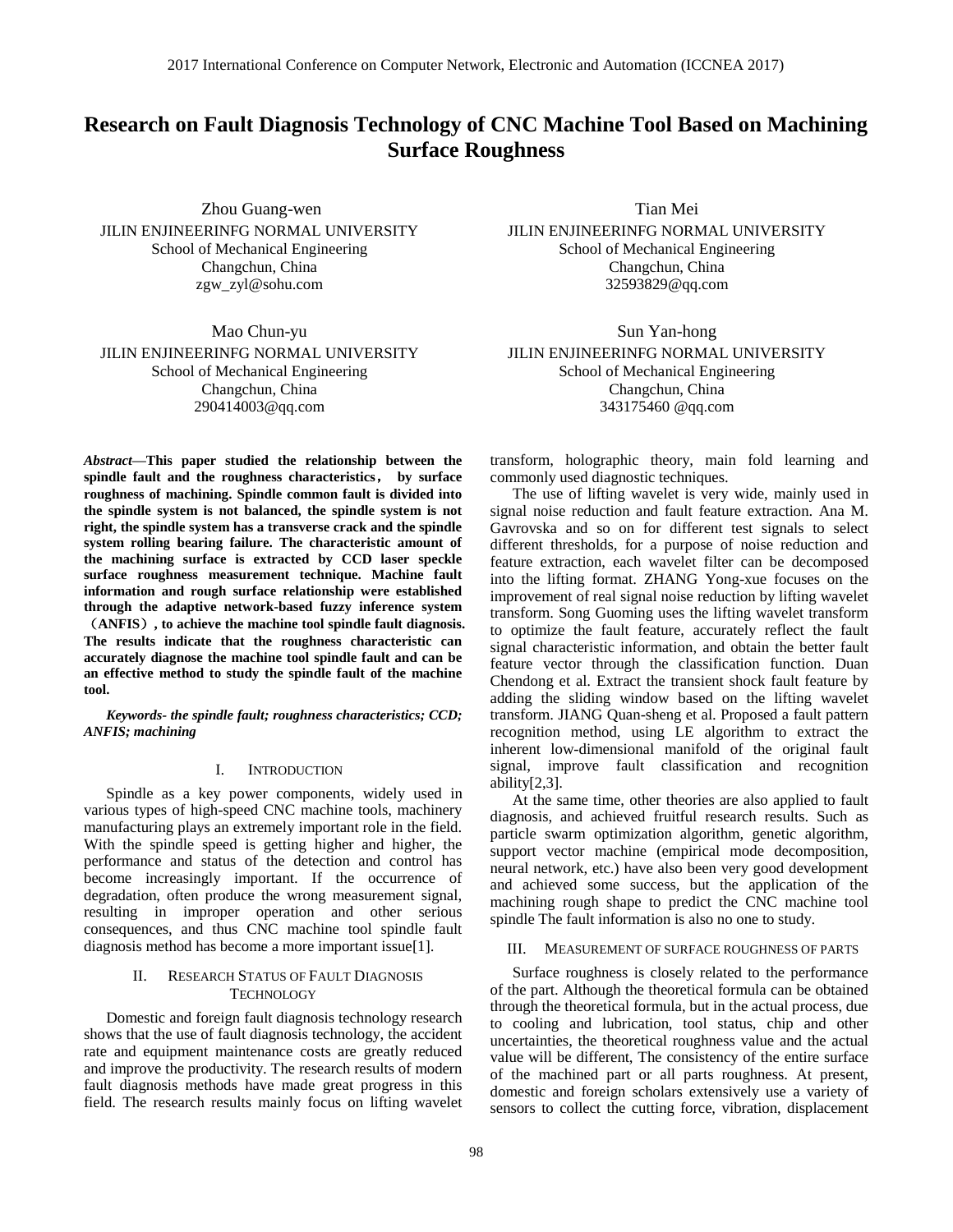and current and other signal data during processing, through the establishment of process signal characteristics and surface quality of the approximate relationship model to achieve the measurement of roughness[4].

### *A. Principle of Three - Dimensional Roughness Measuring Instrument*

The digital image processing based on the speckle image is based on the hardware speckle acquisition system. As shown in Fig. 1, the system is a block diagram of the CCD speckle acquisition system. The system is composed of a laser, a CCD camera, a computer and a lens. The computer built-in camera Of the image transmission acquisition card. The laser system is simple, the laser is irradiated to the surface of the standard flat grinding specimen at a fixed angle. The CCD camera collects the speckle image of the standard sample surface in the corresponding fixed position, the computer saves the image transmitted by the camera through the image acquisition card, Spot image for digital image processing.[5]



Figure 1. 3D roughness meter acquisition system block diagram

#### *B. Establishment of 3D Roughness Base Plane*

The basic principle of three-dimensional evaluation of surface topography is to use a polynomial function to represent the surface to be measured. The function is established on the basis of the least squares principle, and the polynomial function is derived from the derivative, and then the polynomial function is obtained. Coefficient to establish the least squares mid-plane of the contour surface.

The evaluation of the three-dimensional surface roughness parameter is based on the least squares midpoint of the contour, which refers to the surface in which the sum of the squares of the contours of the sampling points in the contour surface is the minimum.

For example, the given surface z  $(x, y) = f(x, y)$  can be expressed as polynomial (1):

$$
\varepsilon = \sum_{i=1}^{m} \sum_{j=1}^{n} (z(x_i, y_j) - f(x_i, y_j)^2)
$$
 (1)

 $(m * n$  is the number of measuring points,  $i = 0, 1, ..., m$ ; j  $= 0, 1, ..., n$ ). Let  $\varepsilon^2 = \min$ , obtain the value of the parameter in the equation, this method of determining the coefficient is called the least squares method. The principle of equivalence

is expressed as follows: the most reliable value of the measurement is the square of the variance (the square of the standard deviation), or the square of the uncertainty, or the sum of the squares of the residuals is the minimum. This is a mathematical optimization technique that uses the square of the minimized error to find the best function of a series of data matches.

### *C. Roughness Feature Extraction*

For the same material, the same processing method to generate the surface, the fault information is mainly reflected in the micro-surface texture of the parts and convex and concave, so the accuracy of the parts of the roughness measurement requirements are relatively high, you can extract the surface texture direction Std , The maximum depth of the contour, and the maximum peak height, Sp, for fault assessment. At the same time, the surface root mean square deviation Sq, the surface ten point height Sz, the bottom depth Sv in the parameter selection also need to be considered. The parameters are calculated as follows:

1) the root mean square deviation of the surface Sq: Sq is a frequently used parameter, which indicates the standard deviation of the sample in the statistical field. However, Sq cannot be reflected by the interval distribution and the frequency of the micro-surface deep valleys and the peak The

2) surface ten point height Sz in a sampling area, the surface ten point height represents the depth of the five deepest pits and the arithmetic mean of the height of the five highest vertices. For the three-dimensional evaluation, the definition of different vertices has a great influence on the Sz measurements, but a large number of experiments show that the vertices defined in the relevant region have relatively stable results. However, different sampling area size and location and sampling accuracy of the Sz has a very significant impact, so use it to characterize the stability and effectiveness cannot be effectively guaranteed.

3) Maximum peak height of the contour S p: In the evaluation area D, the maximum value of the z-coordinate on the roughness surface, that is, the maximum height of the contour surface relative to the reference plane. It is also an important parameter that reflects the characteristics of surface roughness.

4) the texture of the surface direction S td in the conventional processing technology processing surface, will produce a certain processing texture, the parameters that the surface texture direction, the metric is relative to the y axis (set the x-axis for the measurement direction) The texture direction of the surface is determined by the surface spectral moment and the cross autocorrelation function. Std is only suitable for the main texture of the surface. In general, the surface of the general accuracy level, there are more obvious texture direction, while the ultra-precision surface, there is no obvious texture direction.

5) Contour maximum peak height S p: In the evaluation area D, the maximum value of the z-coordinate on the roughness surface, that is, the maximum height of the contour surface relative to the reference plane. It is also an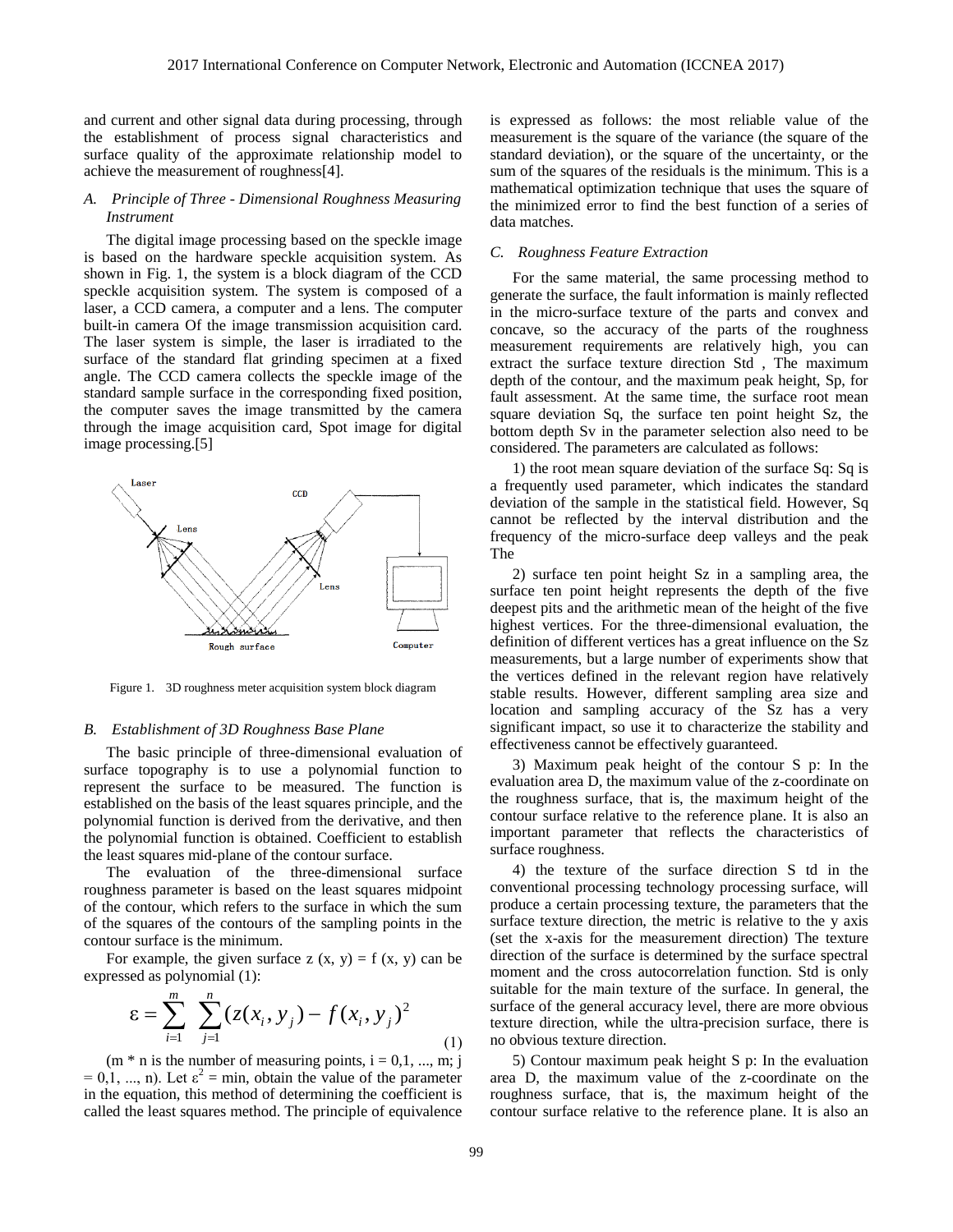important parameter that reflects the characteristics of surface roughness.

6) the maximum depth of the outline of the depth of Sm in the assessment area D, rough surface z coordinate minimum value, take the absolute value of the contour after the maximum valley depth, that is, to measure the contour surface below the reference surface of the maximum distance. It is another important parameter for the roughness surface feature evaluation, which is echoed with the maximum peak, and has the same important significance[6].

## *D. ANFIS Model*

1)ANFIS structure

For ease of illustration, it is assumed that the ANFIS system with Takagi - Sugeno fuzzy rules has two inputs x and y, one output z, and contains the following two rules.

if x is A1 and y is B1 then 
$$
f1 = a1x + b1y + c1
$$
 (2)

if x is A2 and y is B2 then 
$$
f2 = a2x + b2y + c2
$$
 (3)

The corresponding ANFIS structure is shown in Figure 2The connection between nodes only indicates the flow of the signal, and there is no weight associated with it. The square node represents the node with adjustable parameters, and the round node indicates that there is no tunable node. Among them, only the first layer and the fourth layer has adjustable parameters[7].



Figure 2. ANFIS structure diagram

The function of each layer follows the first 1-5 layers[4]: Tier 1 fuzzy input variables, x and y determine the membership of fuzzy sets and the output is

$$
o_i^1 = \mu_{A1}(x) \tag{4}
$$

According to the chosen form of membership function, you can get the appropriate set of parameters, called the antecedent parameters. All {σi, di} parameter set consisting of the front piece, the learning process in the sample, e.g. the value, select a common Gaussian membership function, the formula (4) can be adaptively adjusted in ANFIS each parameter.

$$
\mu_{A1}(x) = \exp\left[-\frac{\|x - d_i\|^2}{\sigma_i^2}\right]
$$
\n(5)

Tier 2 output is the product of the input signal, and its meaning is a sample of the rules activation intensity.

$$
o_i^2 = \varpi_i = \mu_{Ai}(\sigma)\mu_{Bi}(y)
$$
\n(6)

The fourth layer, go fuzzy computing nodes, each node to calculate the output of the corresponding rules.

$$
o_i^3 = \varpi_i = \frac{\omega_i}{\omega_1 + \omega_2} \tag{7}
$$

Layer 4 to blur compute nodes, each node to calculate the corresponding.

$$
o_i^4 = \varpi_i f_i = \varpi_i (a_i x + b_i y + c_i)
$$
\n(8)

Output rulesLayer 5 to calculate the output of all the rules and.

$$
o_i^5 = f = \sum_i \varpi_i f_i = \frac{\sum_i \varpi_i f_i}{\sum_i \varpi_i}
$$
\n(9)

Structure visible from the ANFIS, ANFIS and fuzzy inference system equivalent. Using a neural network, fuzzy reasoning has the ability to self-learning.

IV. ESTABLISHMENT AND EXPERIMENT OF FAULT DIAGNOSIS MODEL FOR CNC MILLING MACHINE

#### *A. Spindle System Common Faults*

1)the spindle system is not balanced. Due to the design, manufacture, installation, processing, spindle long-term operation, electromagnetic interference and other reasons will cause the spindle system quality eccentricity, when the spindle system is running, this eccentricity will cause the spindle system vibration, the spindle system is not balanced. The vibration frequency and the slew frequency are the same. The curve in the time domain is similar to that of the sine wave. The axis of the axis is represented by a circle or an ellipse. If it is a spindle caused by a coupling, the vibration frequency and the rotation frequency are the same. The roughness of the surface can be extracted. The surface texture direction Std has the characteristics of circle or ellipse, the maximum depth of the contour and the maximum peak height Sp of the contour is more than 5% of the standard value.

2)the spindle system is not correct. Spindle system misalignment may be due to manufacturing, installation, support deformation and other reasons, the main form of performance for the coupling is not correct. Couplings are not divided into parallel, angle and both misaligned. The main features are: parallel to the situation will often appear radial vibration, vibration frequency of the frequency of the second frequency of the frequency, but also the existence of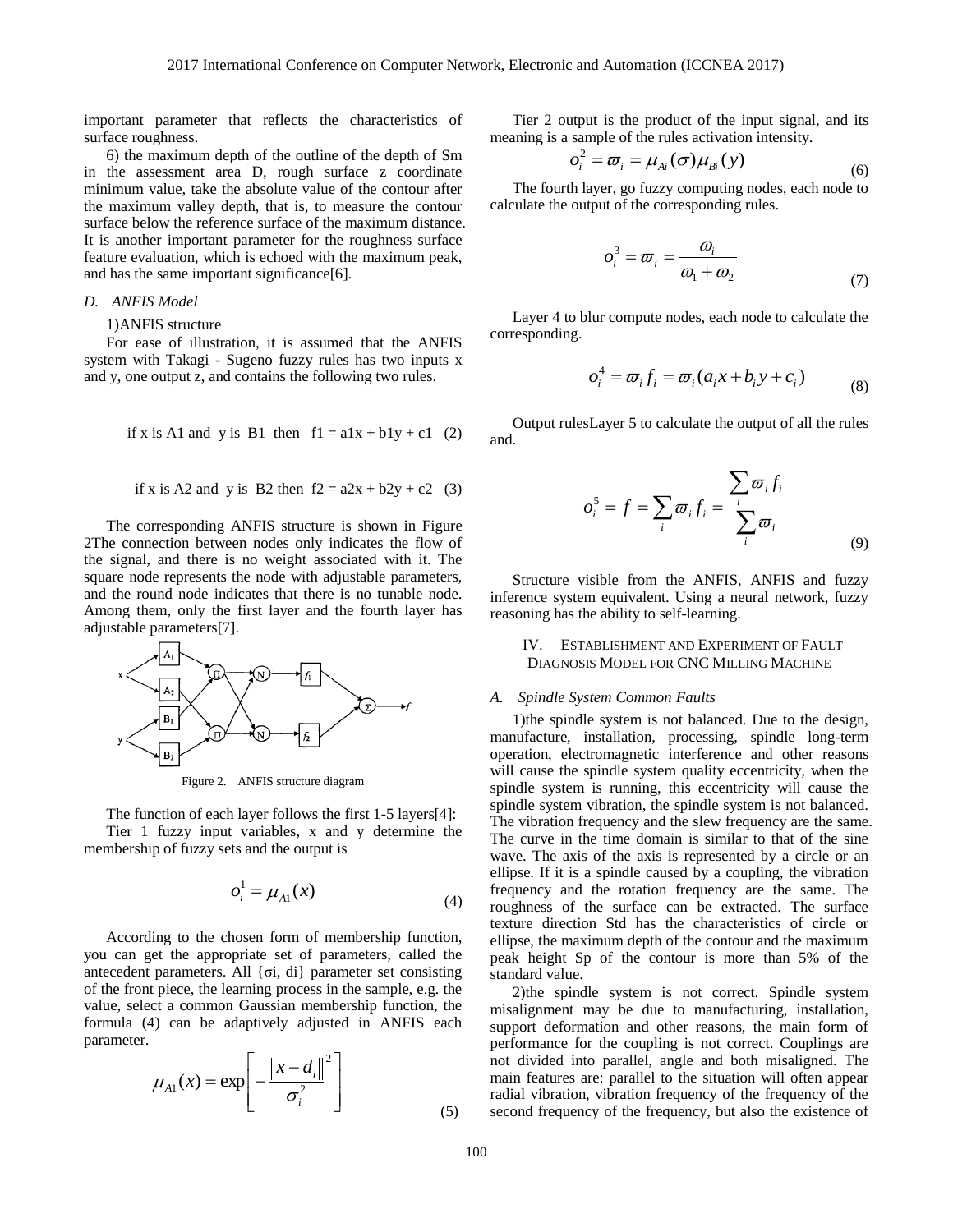multi-frequency vibration; maximum vibration mainly in the coupling on both sides of the bearing, vibration The value increases with the increase of the load; the spectrum shows the radial double frequency and quadruple frequency vibration is obvious. The roughness characteristic can extract the surface texture direction Std radial direction, the surface ten point height Sz is greater than the standard value of 10% or more.

3)the spindle system transverse crack. When the spindle is defective, the lateral crack will be generated on the spindle. When the spindle system is running, the operating state of the spindle system is often affected by the lateral crack. The influence of the opening and closing of the crack on the performance of the spindle system is very serious. When the crack is closed, the vibration characteristic of the main shaft is the same as that of the axis, and the roughness characteristic can extract the surface. When the crack is closed, the vibration characteristic of the spindle is the same as that of the axis. Texture direction Std radial, surface ten point height Sz greater than the standard value of more than 5%.

4)rolling bearing failure. Rolling bearings are generally composed of four basic elements: the rolling body itself (the ball or roller, inner ring, outer ring and cage. When the bearing rotates, these elements interact mechanically; their inherent defects cause the bearing force and The rotation of the rotation axis causes the spindle error to move, and each bearing part has its own shape error, and such shape error will produce the error movement in the spindle. Compared with the basic frequency is the diameter ratio of the bearing element and the rotating element The roughness characteristic can be extracted from the surface texture direction Std is uncertain, the surface ten point height Sz is greater than the standard value of 2-5%.Before you begin to format your paper, first write and save the content as a separate text file. Keep your text and graphic files separate until after the text has been formatted and styled. Do not use hard tabs, and limit use of hard returns to only one return at the end of a paragraph. Do not add any kind of pagination anywhere in the paper. Do not number text heads-the template will do that for you[8-9].

Finally, complete content and organizational editing before formatting. Please take note of the following items when proofreading spelling and grammar:

#### *B. Fault Mode and Fault Analysis*

The fault features  $E = \{E1, E2, E3, E4\}$  are: E1 surface texture direction Std has a circle or ellipse characteristics, the maximum contour depth Sm and contour maximum peak height Sp is greater than the standard value of more than 5%. E2 surface texture direction Std radial, surface ten point height Sz greater than the standard value of 10% or more. E3 surface texture direction Std radial, surface ten point height Sz greater than the standard value of more than 5%. E4 surface texture direction Std is uncertain, the surface ten point height Sz is greater than the standard value of 2-5%. The main reason for these failures  $F = \{F1, F2, F3, F4\}$  are: F1 spindle system is not balanced, F2 spindle system is not right, F3 spindle has cracks, F4 rolling bearing failure.

Moreover, the relationship between these phenomena and causes is complex, with obvious nonlinearity and coupling.

# *C. Fuzzification of Fault and Acquisition of Training Sample s*

ANFIS is used to diagnose the NC machine tool. First, the fuzzy rules are determined and the data is fuzzified according to the importance of fault features and cause appearance. The fault feature  $F1 \rightarrow F4$  is described by two fuzzy sets of "normal" and "high". The feature F4 is represented by two sets of "low" and "normal" modules. According to the expert experience, the trigonometric function is used as the membership of the input variable The function of the membership function of each input variable is shown in Fig.3

Combined with the experience accumulated in the maintenance of the machine tool and the experience of the relevant experts, the fuzzy description of the degree of failure (Table 1) is obtained, and the fuzzy regularization library corresponding to the fault feature and reason is obtained. In order to get a more robust diagnostic model, the fuzzy rules should be as comprehensive as possible.



Figure 3. Membership function distribution

TABLE I. TABLE1 FUZZY DESCRIPTION

| <b>The Degree of Presence Cause</b> | <b>Membership</b> |  |  |
|-------------------------------------|-------------------|--|--|
| Must                                | $0.8 - 1$         |  |  |
| Possible                            | $0.6 \sim 0.8$    |  |  |
| Unclear                             | $0.4 \sim 0.6$    |  |  |
| Not too possible                    | $0.2 \sim 0.4$    |  |  |
| NO.                                 | $0\sim 0.2$       |  |  |

TABLE II. SYMPTOM FUZZY RELATIONSHIP WITH THE **CORRESPONDING** 

| Fault<br>No. | E1       | E2       | E3       | E <sub>4</sub> | F1       | F <sub>2</sub> | F3       | F <sub>4</sub> |
|--------------|----------|----------|----------|----------------|----------|----------------|----------|----------------|
|              |          |          |          |                |          |                |          |                |
|              | 0.8      |          |          |                |          |                |          |                |
|              |          | 0.8      |          |                |          |                |          |                |
| $\cdots$     | $\cdots$ | $\cdots$ | $\cdots$ | $\cdots$       | $\cdots$ | $\cdots$       | $\cdots$ | $\cdots$       |
| 29           |          |          | 0.8      | $_{0.8}$       |          |                |          |                |
| 30           |          | 0.8      |          | 0.8            |          |                |          |                |